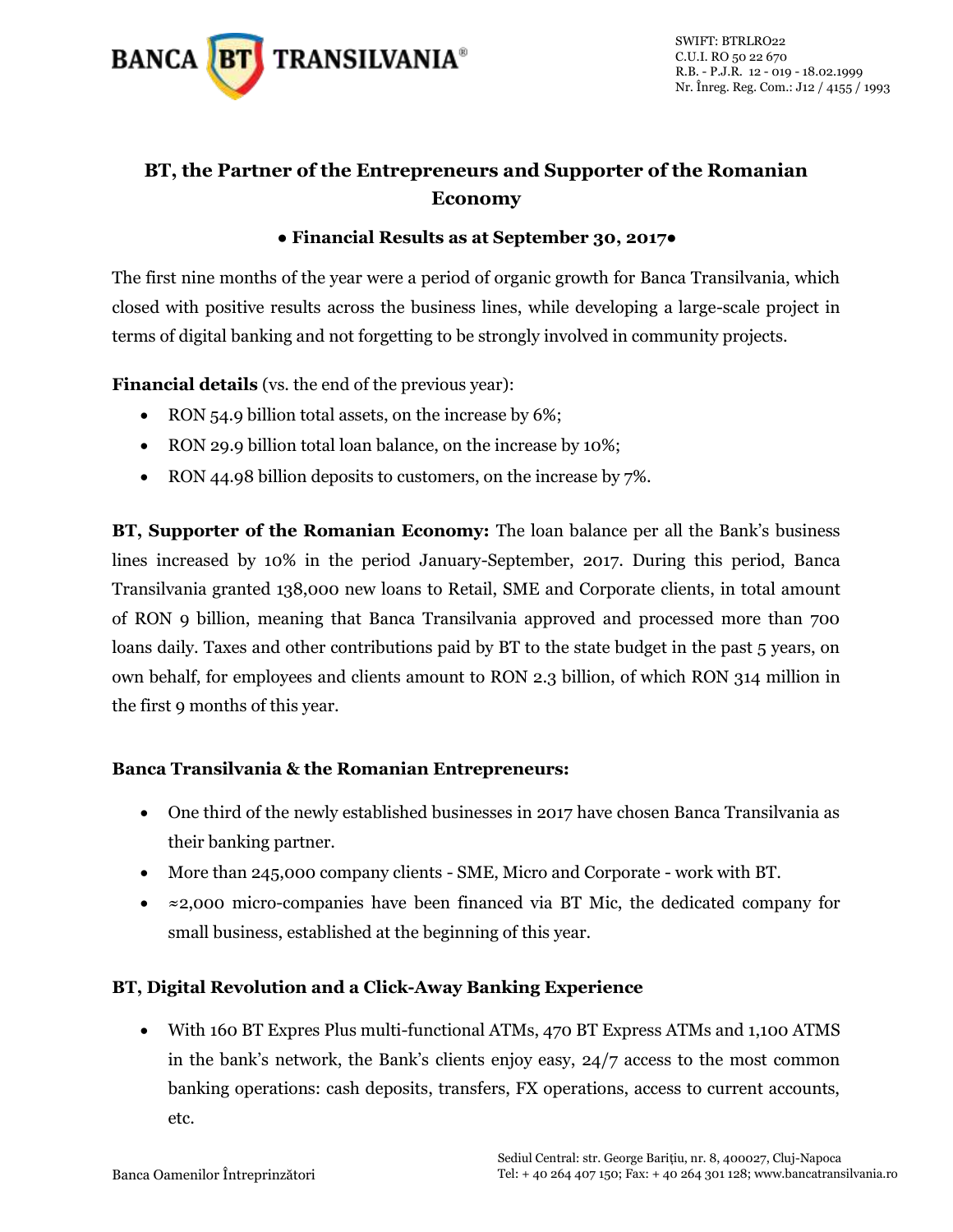

- Over 12.2 million transactions via BT24 Internet Banking and over 2 million transactions via Mobile Banking represent an increase by 16% and 130%, respectively, as compared to the same period, last year.
- More than 350 thousand clients use BT24 Mobile Banking, a constantly upgraded application that provides high-class banking experience.
- Our clients' shopping and payment transactions with BT cards in Q3 amounted to RON 3.3 billion.

#### **Banca Transilvania, Top Clearing Bank in Romania:**

- Over 2.1 million payments amounting to RON 12.8 million are made to the benefit of the state treasury trough Banca Transilvania accounts.
- 36.5 million operations were performed by the Bank's clients in the first 9 months of the year, excluding card operations.

## **BT & Retail Banking:**

- 8 thousand people purchased a home with mortgage or real-estate loans granted by Banca Transilvania, in the first 9 months of the year.
- BT has more than 3 million cards issued, generating more than 1 million transactions/day.

## **BT, Part of the Community**

- BT's contribution to financial and entrepreneurial education, sports, culture and social actions this year amounts to RON 21.4 million.
- The first class of the EMBA University of Hull, a 100% British business school, with BT among its founder members, celebrated the first graduation this year.
- The Transilvania Forest reforestation mission with voluntary participation reached its fourth edition, this year, with the reforestation of an area of 10 hectares in Cluj.

Banca Transilvania's net profit was RON 780 million, whereas Banca Transilvania Financial Group's net profit amounted to RON 829 million. The BT Group's total assets after the first nine months of the year amount to RON 55.1 billion, of which the bank holds RON 54.9 billion. Net loans - leasing included - represent 54.3% of the Group's assets. The bank's CAR is 17.95%, without the profit of the first nine months of the year.